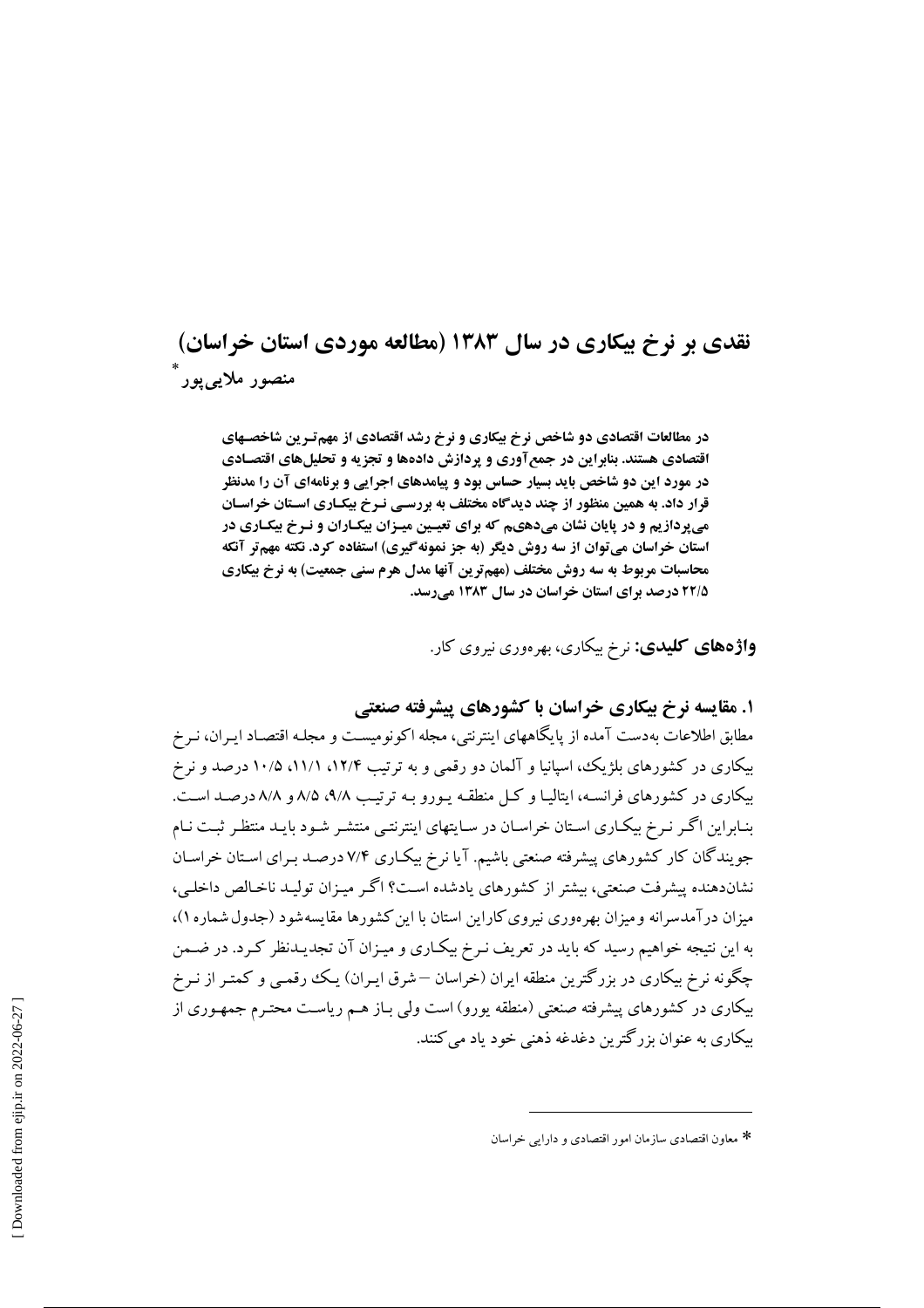### **12 مجله اقتصادی سال ششم گشمارههای ۵۷ و ۵۸**

|               | نرخ بیکاری                      | نرخ بیکاری                      | تفاضل دو           | درصد اختلاف                    | GDP سال ۹۸     | سرانه GDP     |
|---------------|---------------------------------|---------------------------------|--------------------|--------------------------------|----------------|---------------|
| شرح           | سال ۲۰۰۳                        | سال ۲۰۰۴                        | سال                | دو سال                         | (میلیارد دلار) | سال ۹۸ (دلار) |
| بلژيك         | 11/9                            | 17/F                            | $\cdot/\Lambda$    | 9/9                            | ۲۵۰            | 746997        |
| اسپانیا       | 11/F                            | 11/1                            | $-\cdot$ / $\cdot$ | $-\mathbf{Y}/\mathbf{P}$       | ۵۸۲            | 1469.         |
| فرانسه        | 9/9                             | 9/1                             | $\cdot/7$          | $Y/\lambda$                    | ۱۴۵۲           | <b>TFVT9</b>  |
| آلمان         | $\mathcal{N} \cdot \mathcal{N}$ | 1.70                            | $-1/7$             | $-1/9$                         | ۲۱۵۱           | <b>79117</b>  |
| اىتالىا       | $\Lambda$ /٩                    | $\Lambda/\Delta$                | $-\cdot$ /۴        | $-\mathbf{F}/\Delta$           | ۱۱۸۵           | Y.909         |
| كانادا        | V/F                             | V/Y                             | $-\cdot$ / $\cdot$ | $-\mathbf{r}/\mathbf{q}$       | ۵۹۴            | 19642         |
| كل منطقه يورو | $\Lambda/\Lambda$               | $\Lambda/\Lambda$               | ٠                  | $\cdot$ / $\cdot$              | -              | -             |
| آمريكا        | ۶                               | $\Delta$ / $\hat{r}$            | $-\cdot$ /۴        | $-\hat{\mathbf{y}}/\mathbf{V}$ | 8899           | ٣١٧۴۶         |
| استان خراسان  | $\lambda$ / $\hat{r}$           | V/F                             | $-1/7$             | $-16$                          | ۱۳             | ۱۹۴۵          |
| ايران         | 11/T                            | $\mathcal{N} \cdot \mathcal{N}$ | $-1/9$             | $-\lambda$                     | ١٨٧            | 2446          |

جدول شماره ۱. مقایسه نرخ بیکاری در کشورهای توسعه یافته صنعتی با استان خراسان

مأخذ: ارقام نرخ بیکاری کشورها، *مجله اکونومیست و مجله اقتصاد ایران*.

مأخذ: ارقام GDP کشورها : *سالنامهٔ آماری*، سازمان مدیریت و برنامهریزی کشور، ۱۳۸۰.

مأخذ: ارقام نرخ بیکاری استان خراسان، سازمان مدیریت و برنامهریزی استان خراسان.

مأخذ: ارقام GDP استان خراسان، مطابق ارقام اخذ شده از کتاب *حسابهای منطقه* (سازمان مـدیریت و برنامـهریـزی کشـور)، سـهم تولید ناخالص داخلی استان خراسان از کشور ۷ درصد است که اگر این رقم بر جمعیت استان خراسـان تقسـیم شـود سـرانه GDP استان خراسان محاسبه مي شود.

تهیه و تنظیم: معاونت اقتصادی سازمان امور اقتصادی و دارایی خراسان، شهریور ۱۳۸۳.

# ۲. نرخ پیکاری در استانها

نرخ بیکاری استان خراسان در بهار ۱۳۸۳ معادل ۷/۴ درصد اعلام شده است. اگـر اسـتانهای تهـران، اصفهان و چند استان بزرگ دیگر را از نظر وضع اقتصادی بهتر از خراسان ندانیم، دست کـم بــدتر از این استان نیستند. بنابراین نرخ بیکاری در این استانهای بزرگ، باید در حد استان خراسان باشد (روند مهاجرات برای کار از خراسان به تهران خود گواهی بر ایـن پدیـده اسـت). اگـر ایـن پـیش فـرض را بیذیریم یعنی بسیاری از استانهای بزرگ ککشور که جمعیت زیاد و بالتبع جمعیت بیک\ر زیـادتری نیـز دارند، باید نرِخ بیکاری در حدود استان خراسان داشته باشند، آنگاه باید نـرِخ بیکـاری در بسـیاری از استانهای کوچک با (جمعیت کم) حدود ۳۰ درصد باشد تا نرخ بیکـاری حـدود ۱۰/۴ درصـد بـرای کل کشور صدق کند. اگر نرخ بیکاری در استان خراسان چهار برابر کمتر از نرخ بیکاری در بسیاری از استانهای کشور است بنابراین باید انتظار داشته باشیم کـه سـرانه اعتبـارات (نـه حجـم اعتبـارات) اشتغالزایی نیز در استان خراسان چهار برابر کمتر از بسیاری از استانهای کشور باشد.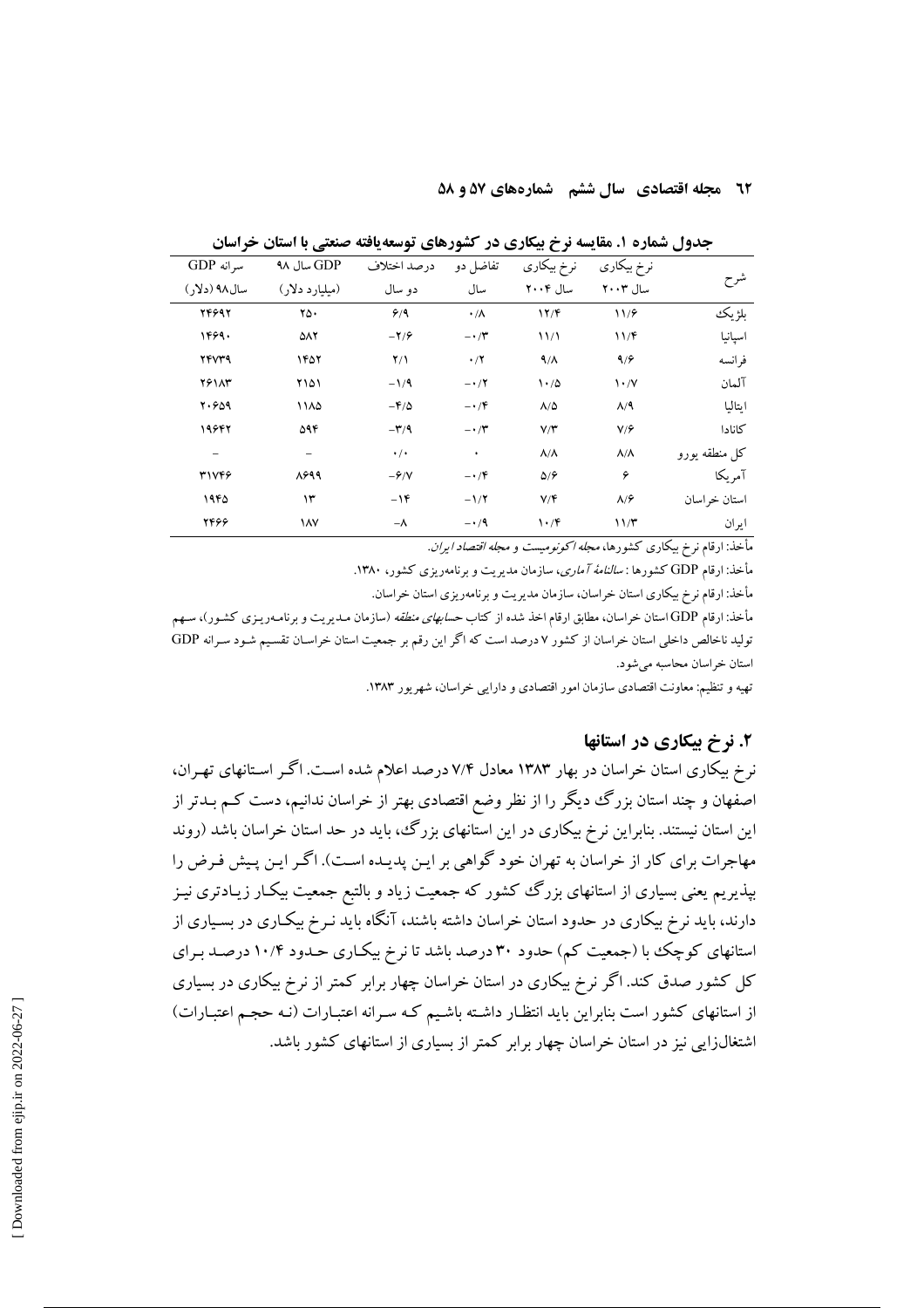|                |                               | زمستان ١٣٨٢                     |                            |                                        |                                 | بهار ۱۳۸۳                |                                      |                               |
|----------------|-------------------------------|---------------------------------|----------------------------|----------------------------------------|---------------------------------|--------------------------|--------------------------------------|-------------------------------|
| شرح            | كشور                          | خراسان                          | تفاضل<br>كشور<br>خراسان از | خراسان از کشور<br>درصد اختلاف          | كشور                            | خر اسان                  | تفاضل<br>كشور<br>خراسان از           | خراسان از کشور<br>درصد اختلاف |
| نرخ فعاليت     | $\Upsilon V/\Upsilon$         | F1/T                            | $f/\lambda$                | 11/                                    | $Y/\gamma$                      | YY/Y                     | $\Delta/\star$                       | $\mathcal{W}/\mathcal{V}$     |
| ميزان اشتغال   | $\lambda\lambda/V$            | 91/F                            | Y/Y                        | $\mathbf{r}/\cdot$                     | $\Lambda$ ۹/۶                   | 97/9                     | $\mathbf{r}'$                        | $\mathbf{r}/\mathbf{r}$       |
| نرخ بیکاری     | 11/T                          | $\lambda/\hat{r}$               | $-\mathbf{Y}/\mathbf{V}$   | $\mathbf{Y} \mathbf{Y} / \mathbf{Y} -$ | $\mathcal{N} \cdot \mathcal{N}$ | V/F                      | $\mathbf{r}/\cdot$ -                 | $\Upsilon\Lambda/\Lambda-$    |
| درصد جمعیت غیر | $51/\lambda$                  | $\Delta\Lambda/V$               | $-\mathbf{f}/\mathbf{A}$   | $\mathcal{S}/\Delta-$                  | $91/\lambda$                    | $\Delta \hat{r}/\Lambda$ | $\Delta/\mathop{\scriptstyle\circ}-$ | $\Lambda/\Lambda-$            |
| فعال           |                               |                                 |                            |                                        |                                 |                          |                                      |                               |
| سهم شاغلان بخش | $\mathbf{Y} \cdot \mathbf{A}$ | $T\$ 29                         | 11/                        | $\Delta Y/\hat{r}$                     |                                 |                          |                                      |                               |
| كشاورزى        |                               |                                 |                            |                                        |                                 |                          |                                      |                               |
| سهم شاغلان بخش | $\Lambda/\Delta$              | 19/9                            | $-1/9$                     | $\Lambda/\hat{\tau}-$                  |                                 |                          |                                      |                               |
| صنعت و معدن    |                               |                                 |                            |                                        |                                 |                          |                                      |                               |
| سهم شاغلان بخش | 11/0                          | $\mathcal{N} \cdot \mathcal{N}$ | $-\Upsilon/\Upsilon$       | $19/-$                                 |                                 |                          |                                      |                               |
| ساختمان        |                               |                                 |                            |                                        |                                 |                          |                                      |                               |
| سهم شاغلان بخش | $f/\sqrt{ }$                  | $F \cdot / \Lambda$             | $-V/Y$                     | $10/7 -$                               |                                 |                          |                                      |                               |
| خدمات          |                               |                                 |                            |                                        |                                 |                          |                                      |                               |

جدول شماره ۲. میزان اشتغال و بیکاری و سهم شاغلان در بخشهای مختلف اقتصادی استان خراسان

مأخذ ارقام: سازمان مديريت و برنامهريزي خراسان.

تهیه و تنظیم: معاونت اقتصادی سازمان امور اقتصادی و دارایی خراسان، شهریور ۱۳۸۳.

# ۳. نرخ بیکاری در خراسان بزرگ و خراسان رضوی

نرخ بیکاری در خراسان بزرگ در بهار ۱۳۸۳ معادل ۷/۴ درصد اعلام شـده اسـت. در شـرایطی کـه بیش از ۸۰ درصد منابع اقتصـادی و بنگاههـای صـنعتی در خراسـان رضـوی قـرار دارنـد و شـهرهای خراسان جنوبی همیشه نماد فقر و بیکاری برای دریافت اعتبـارات اشـتغال(ایـی در خراسـان بـزرگ بودهاند، چه نرخی را میتوان برای بیکاری استان خراسان رضوی در آینده پیش بینی کـرد؟ بـهطـور قطع جواب این سؤال باید کمتر از ۵ درصد باشد. اگر چند شهرستان دیگـری کـه بـا فقـر و بیکـاری رنج میبرند از خراسان رضوی جدا شوند (همانگونه که قرار بود جـدا شـوند)، آنگـاه آيـا خراسـان رضوی با کمبود نیروی کار مواجه نخواهد شد؟

### ۴. توزیع شاغلان و بهرهوری نیروی کار

بر اساس جدیدترین ارقام منتشر شده از تولید ناخالص داخلی استانها (۱۳۸۱)، سهم استان خراسان از تولید ناخالص داخلی کشور معادل ۷ درصد است'. از سوی دیگر سهم شاغلان استان خراسان از کل

۱. مرکز آمار ایران(۱۳۸۳)، سازمان مدیریت و برنامهریزی.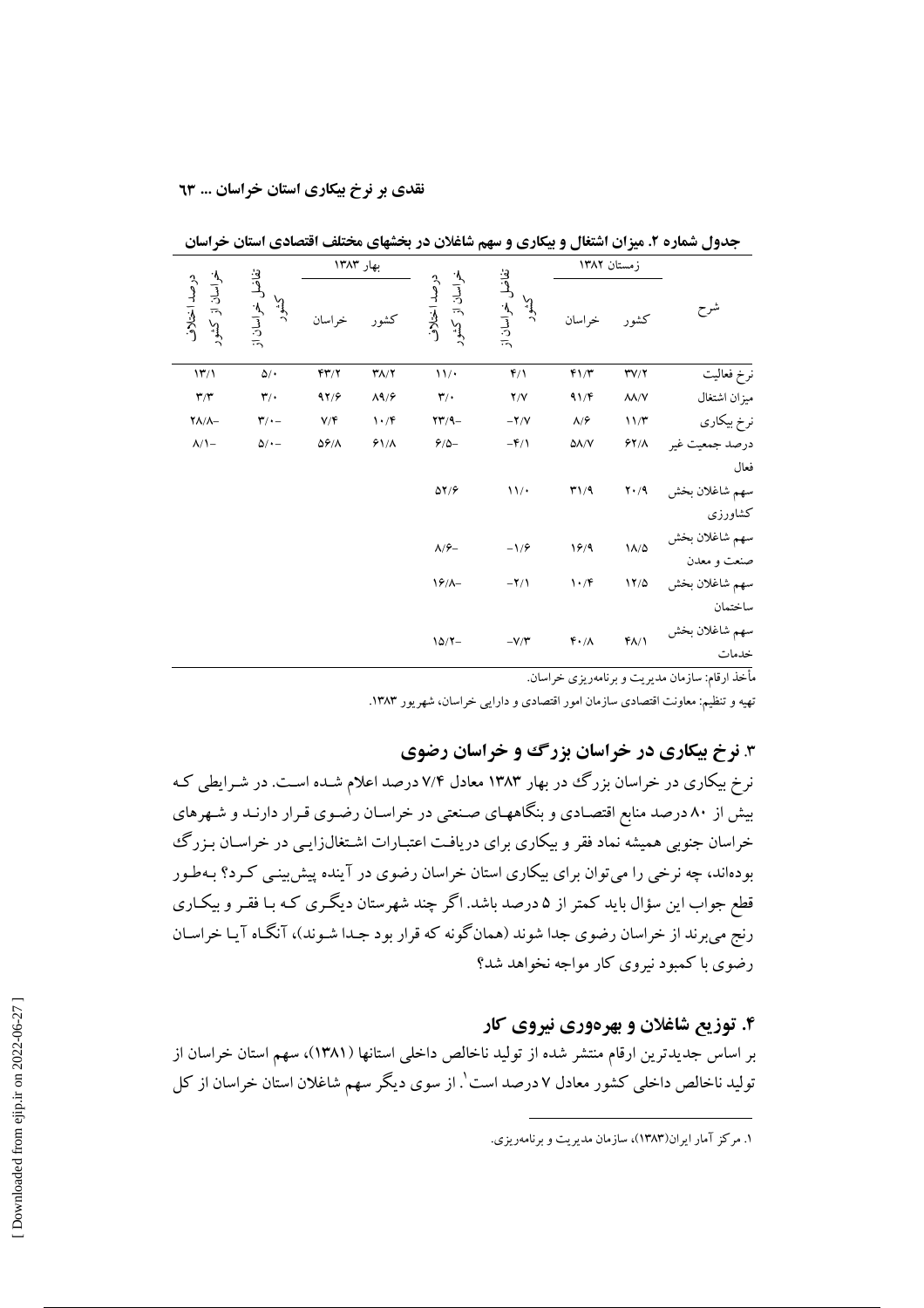### ٢٤ مجله اقتصادي سال ششم شمارههاي ٥٧ و ٥٨

شاغلان کشور معادل ۱۱ درصد اعلام شده است'. نکته مهمی که از مقایسه این دو شاخص به دست می آید این است که نسبت میزان تولید به تعداد شاغلان (بهرهوری نیروی کار) استان خراسان با کشور اختلاف قابل ملاحظهای دارد. به عبارت دیگر نسبت یاد شده در استان خراسان ۲۶ میلیون ریال است ولی در کشور معادل ۴۴ میلیون ریال است. به عبارت دیگر، تولید سرانه هر ایرانی ۶۹ درصد بيشتر از توليد سرانه هر خراساني است.

این شاخص اثبات می کنند که ارقام مربوط به تعـداد شـاغلان بـر آورد شـده در اسـتان خراسـان اشتباه است یا شاغلان استان خراسان ناتوان تر و تنبـل تـر از شـاغلان کشـور هسـتند. بـرای اثبـات ايـن موضوع به شاخصهای جزئی تر توجه کنید:

● نسبت تولید بخش صنعت به جمعیت شاغل در این بخش در استان خراسان ۲۱ میلیون ریال است ولي اين ميزان در كشور به ۳۹ ميليون ريال مي رسد. به عبارت ديگـر، توليـد سـرانه در بخـش صنعت کشور ۸۵ درصد بیشتر از تولید سرانه این بخش در استان خراسان است.

• نسبت تولید بخش صنعت و معدن به جمعیت شـاغل در ایـن بخـش در اسـتان خراسـان ٢٢ میلیون ریال است ولی این میزان در کشور ۸۰ میلیون ریال است. به عبارت دیگـر، تولیـد سـرانه در بخش صنعت و معدن كشور ٢٧٠ درصد بيشتر از توليد سرانه اين بخش در خراسان است.

● \_ نسبت تولید بخش کشاورزی به جمعیت شاغل در این بخش در استان خراسـان ۱۵ میلیـون ریال است ولی میزان آن در کشور به ۲۲ میلیون ریال می رسـد. بـه عبـارت دیگـر، تولیـد سـرانه در بخش کشاورزی کشور ۵۱ درصد بیشتر از تولید سرانه این بخش در خراسان است.

• نسبت ارزش افزوده بخش خدمات به جمعیت شاغل در ایـن بخـش در اسـتان خراسـان ۳۹ میلیون ر بال است ولی این میزان در کشور ۴۷ میلیون ر بال است. به عبیارت دیگیر تولیید سیرانه در بخش خدمات کشور ۲۱ درصد بیشتر از تولید سرانه این بخش در خراسان است.

• نسبت ارزش افزوده بخش ساختمان به جمعیت شاغل در این بخش در استان خراسـان ۱۵ میلیون ریال است ولی میزان آن در کشور ۱۷ میلیون ریال است. به عبـارت دیگـر، تولیـد سـرانه در بخش ساختمان كشور ١١ درصد بيشتر از خراسان است.

اگر پنج بند یاد شده را در کنار هم قرار دهیم به این نتیجه میرسیم که یا ارقام مربوط بـه تعـداد شاغلان بخشهای اقتصادی استان نادرست است یا شاغلان استان توانایی کافی ندارند. به عبارت دیگر اگر پایین بودن بهرهوری نیروی کبار فقط در یک بخش (به عنـوان مثـال کشـاورزی) اتفـاق می افتاد، ممکن بود که بتوان این پدیده را به خشکسالی و عوامل جغرافیایی نسبت داد ولی زمانی ک پایین بودن بهرهوری نیروی کار در تمام بخشهای اقتصادی استان صادق است باید به ارقام شـاغلان و سکاران در استان خراسان شک کرد.

١. سرشماري عمومي نفوس و مسكن كشور، ١٣٧٥.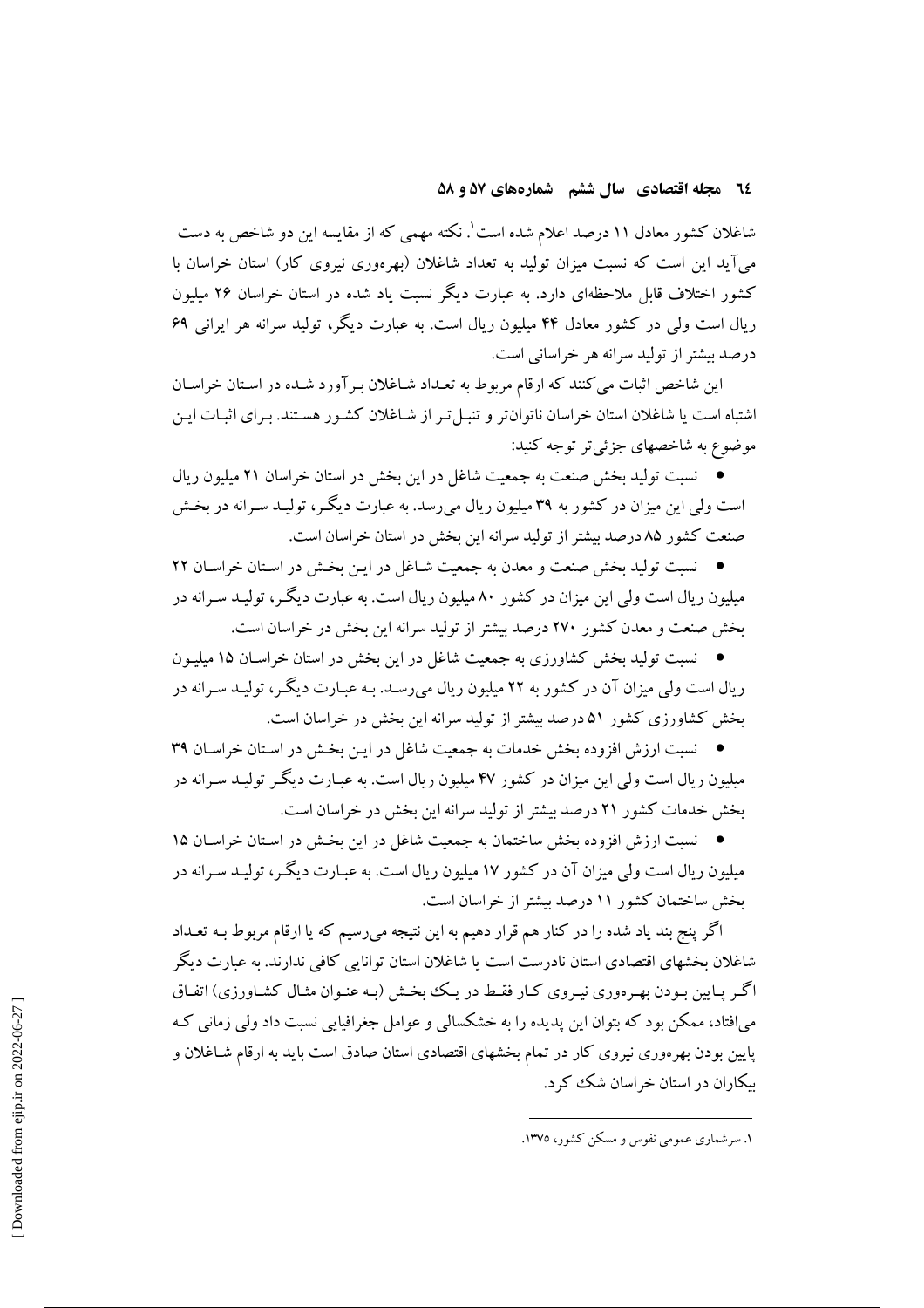|                       |                                                   |                                                                                 |                  |                                      |                    |                                                       |               |                         | --                    |                |               |
|-----------------------|---------------------------------------------------|---------------------------------------------------------------------------------|------------------|--------------------------------------|--------------------|-------------------------------------------------------|---------------|-------------------------|-----------------------|----------------|---------------|
| درصد اختلاف خراسان از | بهرەورى<br>ت ارزش افزوده هر<br>نيروى<br>کار<br>پا | $\mathcal{L}$<br>ميليون ريال)<br>э.<br>$\boldsymbol{\hat{\gamma}}$<br>ڻئا<br>رف | ارزش افزوده بخشه | $\overline{\cdot}$<br>$\bar{\kappa}$ | ارزش افزوده بخشهاى | $\bar{e}$<br>ادی در سال ۱۳۷۹<br>(میلیارد<br>$\dot{L}$ | شاغلان از کل  |                         | شاغلان در سر<br>شعارى | <b>NYYA</b>    | فشهای اقتصادی |
|                       | خراسان                                            | كشور                                                                            | خراسان           | كشور                                 | خراسان             | كشور                                                  | خراسان        | كشور                    | خر اسان               | كشور           |               |
| ۵۱                    | $1F/\Lambda$                                      | YY/Y                                                                            | 19/              | 11/Y                                 | 6006               | <b>VF90F</b>                                          | Y9/9          | $\mathbf{Y}\mathbf{Y}'$ | <b>FOVT11</b>         | <b>TTAVTST</b> | كشاورزى       |
| $\gamma\gamma$ .      | Y1/F                                              | V9/9                                                                            | 10/              | $\mathbf{r}\mathbf{r}/\mathbf{r}$    | 9.01               | <b>TITFIF</b>                                         | $1/\sqrt{7}$  | $\lambda/\tau$          | <b>YA.VAD</b>         | 79V1149        |               |
|                       |                                                   |                                                                                 |                  |                                      |                    |                                                       |               |                         |                       |                | معدن          |
| ۱۱                    | 10/r                                              | 19/9                                                                            | 9/1              | $f/\mathfrak{F}$                     | 2692               | <b>TV9V4</b>                                          | 11/F          | 11/T                    | 170094                | 190.411        | ساختمان       |
| ۲۱                    | T9/7                                              | fV/Y                                                                            | 91/F             | $\Delta \cdot /V$                    | <b>TFVF.</b>       | 370910                                                | $F \cdot / 9$ | $fV/\tau$               | 631646                | 51917          | خدمات         |
| ۶۹                    | $Y$ ۶/۱                                           | FF/1                                                                            | ۱۰۰              | ۱۰۰                                  | 4.766              | 55190A                                                | $\cdots$      | ۱۰۰                     | 1545444               | 14071077       | کل            |

حدول شماره ۳. ارزش افزوده و بهرهوری نیروی کار در بخشهای مختلف اقتصادی استان خراسان

مأخذ ارقام شاغلان: سرشماری مرکز آمار ایران، سازمان مدیریت و برنامهریزی کشور، آیان ۱۳۷۵.

مأخذ ارقام ارزش افزوده: حسابهای منطقهای، مرکز آمار ایران، سازمان مدیریت و برنامهریزی کشور، ۱۳۸۱. تهیه و تنظیم: معاونت اقتصادی سازمان امور اقتصادی و دارایی خراسان، شهر یور ۱۳۸۳.

# ۵. جويندگان کار و ثبتنام کنندگان در آزمون ادواری - استخدامی

طبق آمار اداره کل کار و امور اجتماعی خراسان ٰتعداد جویندگان کار ؒدیپلم، زیر دیپلم و بے سـواد ؒ در سال ۱۳۸۲ معادل ۶۲۲۰۴ نفر و تعداد جوینـدگان کـار دارای مـدرک دانشـگاهی (فـوق دیـپلم و بالاتر) معادل ۱۰۷۹۸ نفر بوده است. به عبارت دیگر ۱۴/۴ درصد (این عدد توسط سازمان مدیریت و برنامهر بزی نیز تأپید شده است) از جو بندگان کار دارای میدرک دانشگاهی هستند، البته کوچک بودن این نسبت به علت نبود ظرفیت پذیرش در دانشگاهها و تعداد افراد پشت کنکوری و نبود امکان ادامه تحصیل است. از سوی دیگر، طبق آمار بـهدسـت آمـده از سـازمان مـدیریت و برنامـهریـزی در مورد تعداد افرادی که برای آزمون استخدام ادواری خراسان در سال ۱۳۸۳ ثبت نام کردهانـد ۷۲۶۷۱ نفر است. طبق قانون تنها افرادی می توانند در آزمون ادواری برای استخدام شرکت کنند که مـدرک دانشگاهی داشته باشند. البته افرادی که در سال قبل در امتحان آزمون ادواری قبـول شــدهانــد در ایــن فهرست نیستند زیرا مدت اعتبار برای قبولشدگان پنج سال است بناراین اگر قبول شید گان دوره قسل را نیز در نظر یگیریم عدد بزرگتری به دست خواهد آمد.

با توجه به اینکه ارقام یاد شده در آزمون ادواری به واقعیت بسیار نزدیک تر است، باید این رقسم را در نرخ بیکاری به حساب آورد. به این دلیـل کـه ۱۴/۴ درصـد از جوینـدگان کـار دارای مـدرکـُ دانشگاهی هستند بنـاراین ۸۵/۶ درصـد جو بنـدگان کـار دارای شـرابط شـرکت در آزمـون ادواری

١. نامهٔ شماره ٢/١٢/١٢٣الف، مورخ ١٣٨٣/٣/٦.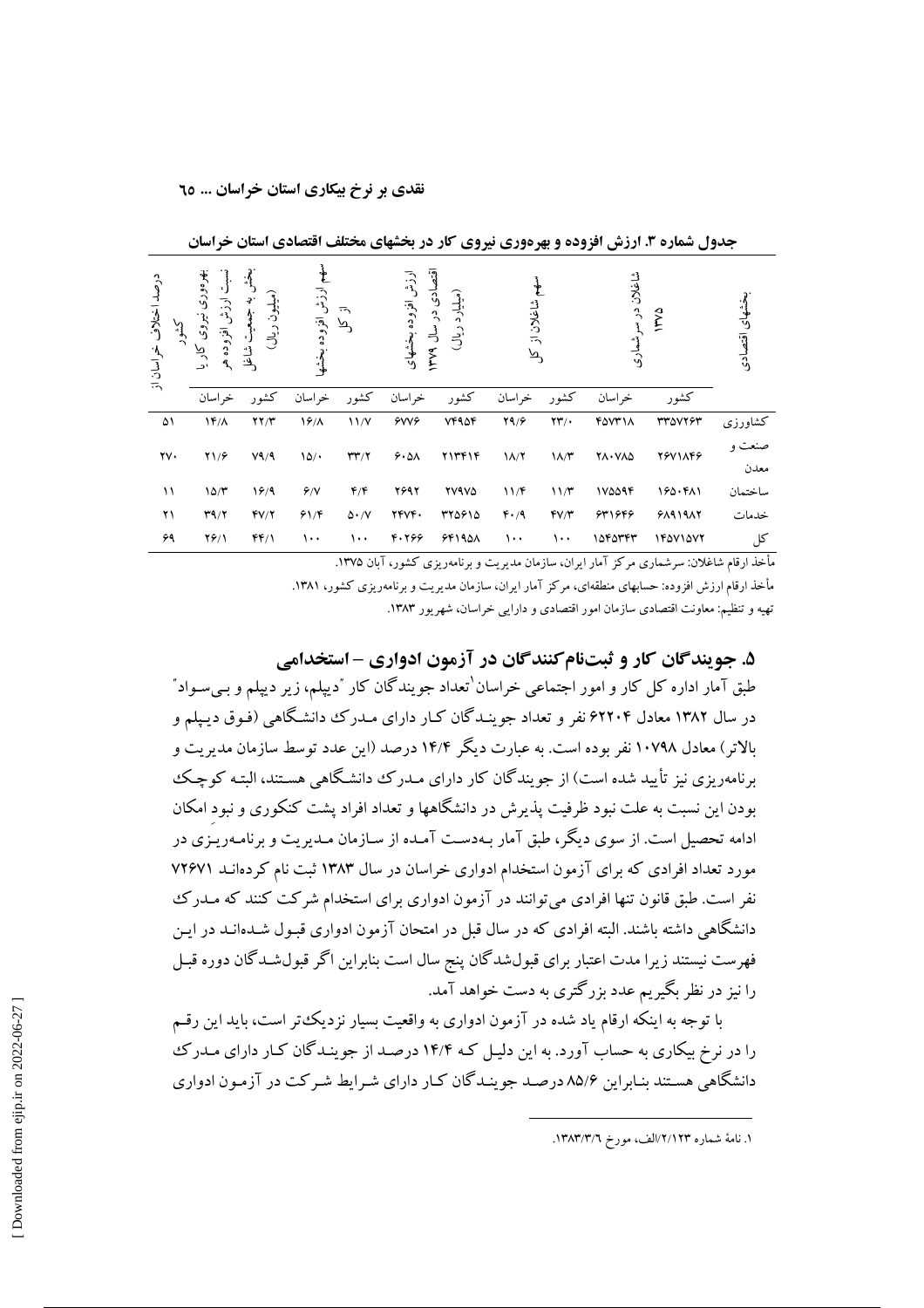### 27 مجله اقتصادی سال ششم شمارههای ۵۷ و ۵۸

نیستند. با یک محاسبه ساده مشخص میشود که تعداد واقعی بیک اران بـا مـدرک دانشـگاهی ۷۲۶۷۱ نفر و تعداد واقعی پیکاران بدون مدرک دانشگاهی ۴۳۱۹۸۲ نفر است. بـه عبـارت دیگـر اگـر میـزان جمعیت فعال استان را عـدد ۲۲۴۴ هـزار نفـر یعنـی عـدد اعـلام شـده توسـط سـازمان مـدیریت و برنامهریزی ٔ درنظر بگیریم، نرخ بیکاری استان خراسان در سال ۱۳۸۳ معادل ۲۲/۵ درصد است.

## ۶. فرصتهای شغلی ایجاد شده و بیکاری در استان خراسان

تعداد فرصتهای شغلی ایجاد شده در استان خراسان در سال ۱۳۸۲ در بخش صنعت ۶۳۴۲ نفر، کشاورزی ۷۵۴ نفر، خدمات ۱۰۱۵۰ نفر و اظهار نشده ۹۷۰ نفر است. تعـداد فرصـتهای شـغلی ایجـاد شده در بخش دولتی ۱۹۷۲ نفر (۱۱ درصد)، در بخش خصوصی ۱۵۵۶۱ نفر (۸۵ درصد) و در بخش تعاونی و اظهار نشده معادل ۶۸۳ نفر (۴ درصد) اعلام شده است. در ضـمن تمـامی فرصـتهای شـغلی ایجاد شده در سال ۱۳۸۲ معادل ۱۸۲۱۶ نفر بوده که ۸۲ درصد آن متعلق به مردان بوده است ٌ.

تعداد جمعیت پیکار (تفاضل جمعیت فعال از جمعیت شاغل) استان خراسان طی سـالهای ١٣٧٩ تا ۱۳۸۳ به ترتیب ۲۵۱، ۲۶۲، ۲۷۹،۲۷۲ و ۲۸۹ هزار نفر بر آورد شده است و میزان جمعیت فعـال طـی سالهای ۱۳۸۳–۱۳۷۸ به ترتیب ۱۸۵۲، ۱۹۲۰، ۲۰۰۸، ۲۰۰۸، ۲۰۸۱، ۲۰۸۱، ۲۱۶۰ و ۲۲۴۴ هـزار نفـر بر آورد شده است ".

نتايج حاصل از مطالب گفته شده به اين ترتيب است:

● نسبت فرصتهای شغلی ایجاد شده به جمعیت فعال استان خراسان برای سـال ۱۳۸۲ کمتـر از ىك درصد است.

● نسبت فرصتهای شغلی ایجاد شده به جمعیت بیکار استان خراسان بـرای سـال ۱۳۸۲ معـادل ۶/۵ در صد است (این نسبت برای سایر سالها نیز تقریباً صیادق است) یعنبی بیرای ۹۳/۵ درصید از بيكاران فرصت شغلي ايجاد نشده است.

● اگر میزان فرصتهای شغلی ایجاد شده طی برنامه سوم توسعه را به میزان شاغلان سـال ۱۳۷۸ اضافه کنیم به اعداد بین یک میلیون و ۷۰۰ هزار تا یک میلیون و ۸۰۰ هزار مـی(سـیم کـه بـه طـور متوسط نرخ بیکاری ۲۲/۵ درصدی را برای سال ۱۳۸۳ به دست میدهد.

۱. سازمان مدیریت و برنامهریزی استان خراسان، *برنامه پنج ساله سوم توسعه اقتصادی، اجتماعی، فرهنگی ۱۳۸۳-۱۳۷۹ استان* خر*اسان* ، اسفند ۱۳۸۰، صفحه ۵۰.

۲. این اطلاعات طبق نامه ۱٬۲/۱۰۲۳لف مورخ ۱۳۸۳/۳/۲ از اداره کل کار و امور اجتماعی خراسان بهدست آمده است.

۳. سازمان مدیریت و برنامهریزی استان خراسان، *برنامه پنج ساله سـوم توسـعه اقتصـادی، اجتمـاعی، فرهنگـی ۱۳۸۳–۱۳۷۹ اسـتان* خر*اسان*، اسفند ۱۳۸۰، صفحه ۵۰.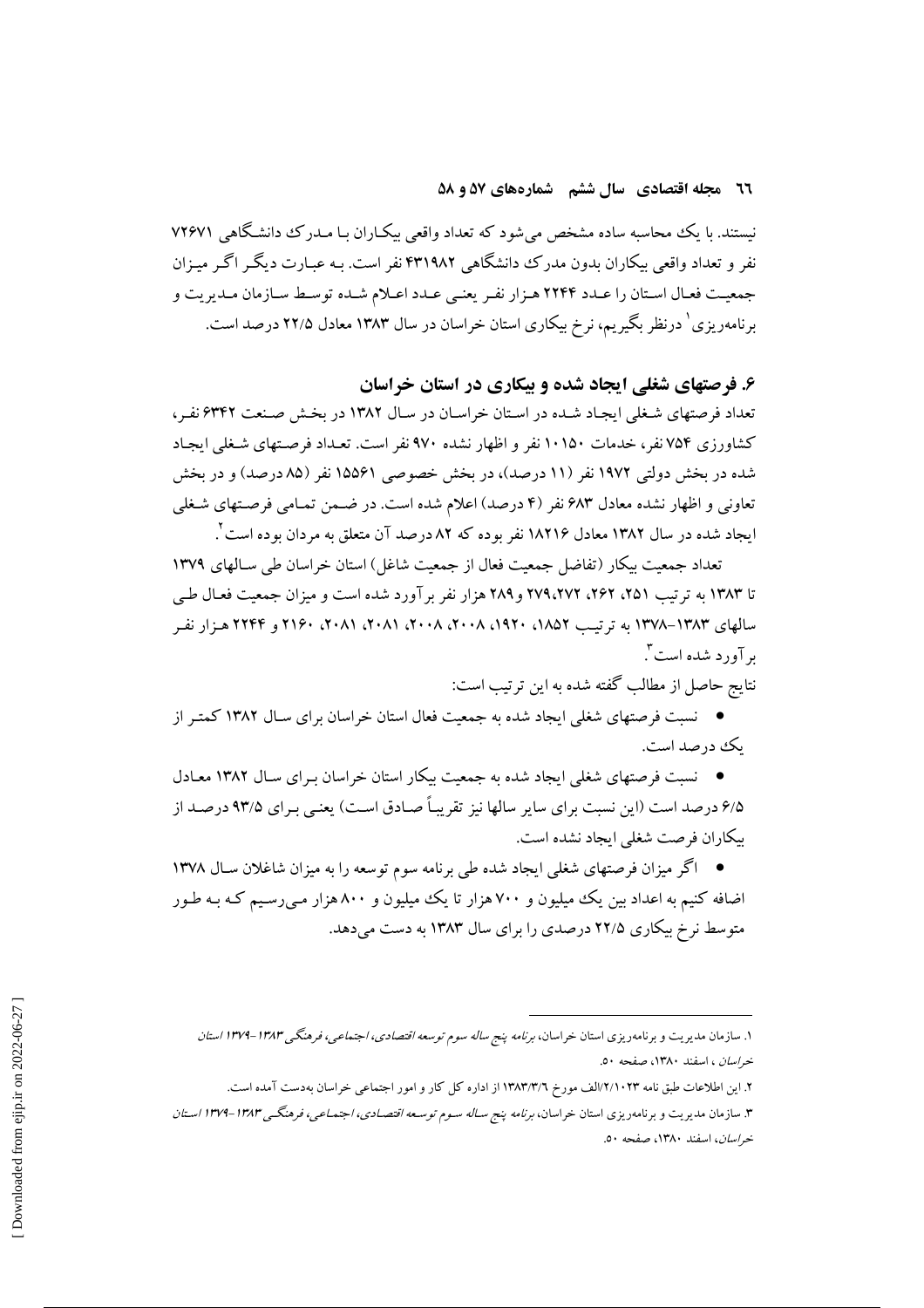۷. نرخ بیکاری در استان خراسان از نظر هرم سنی

با مطالعه تاریخ جمعیتی کشور به پدیـده افـزایش نـادر جمعیتـی در دهـهٔ ۱۳۶۰پـی مـی.بـریم. تمـامی متخصصان جمعیتشناسی این پدیده را در تاریخ جمعیتی ایران به عنوان انفجار جمعیتی یاد می کنند. این پدیده به علت شرایط جنگی و بهبود نسبی بهداشتی و تغذیهای، بدون بهبـود سـاختار و مناسـبات اقتصادی –اجتماعی رخ داده است. انتظار عقلایی آن است کـه انفجـار نـرخ رشـد جمعیـت در دهـه ۱۳۶۰ به انفجار نرخ بیکاری دههٔ ۱۳۸۰ منتهی شود. بنابراین با پنهـان کـردن واقعیتهـای بیکـاری فقـط افکار و برنامهها را گمراه میکنیم. در نظر گرفتن جمعیت جوان ممتاز در قالـب جمعیـت غیـرفعـال و جمعیتی که جویای کار نیستند برای پایین نگهداشتن نرخ بیکاری، نمیتوانند نشانه مثبتی برای سرمایه انسانی یا بزرگترین سرمایه یک ملت باشد.

به هر حال یکی از معیارهای اصلی در تحلیل اشتغال و بیکاری، مدل هرم سـنی اسـت. در ادامـه با استفاده از اطلاعات هرم سنی که مبتنی بر اطلاعات دقیق سرشماری آماری است ثابت می کنیم که نرخ بیکاری استان خراسان که از طریق نمونهگیری محاسبه میشود، اشتباه است و بهتر است از مــدل هرم سنی جمعیت، میزان و نرخ بیکاری برآورد شود. نخست به بررسی فروض و نتایج مدل هرم سنی مىپردازيم.

همانگونه که در جدول شماره (۴) مشاهده می شود یکی از ویژگیهای اصلی این هرم جمعیتبی انتقالی بودن جمعیت در دورههای مختلف است. به عبارت دیگر رشد جمعیت غیـر عقلایـی در دهـه ۱۳۶۰ موجب معضل کمبود شیر خشک در یک دوره و کمبود معلم، مدرسه و دانشگاه در دوره بعد و کمبود مسکن، صنایع کاربر و بیکاری در دوره پـس از آن شـد. البتـه انتقـال مـوج مـازاد نیـز خـود معضل مضاعف میآفریند که آن نیز میتواند تخصیص بهینه منابع را مختل کند، زیرا کمبود در یک دوره، بستر را برای مازاد دوره بعد فراهم می کند همچون مازاد معلم در مقاطع ابتـدایی و راهنمـایی و کمبود صنایع سرمایهَبر در دوران آتی.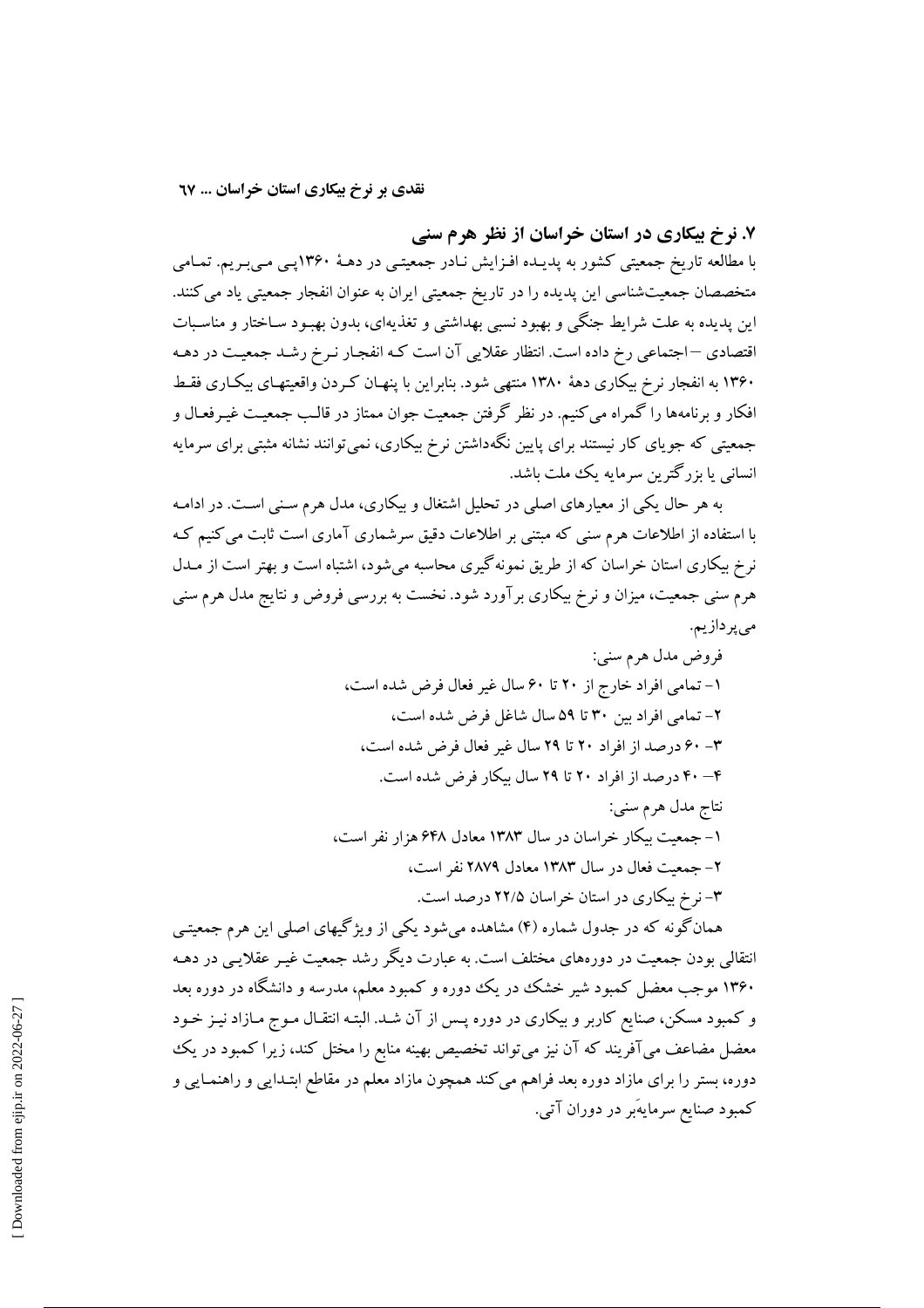### **18 مجله اقتصادی سال ششم گشمارههای ۵۷ و ۵۸**

در این هرم سنبی، جمعت استان خراسان به دو گروه سنبی فعـالان اقتصـادی و گـروه سـنبی غـیر فعالان اقتصادی تعریف شده است. گروه سنی غیر فعالان اقتصادی نظیر تمامی گروههای سنی کمتیر از ۲۰ سال و بیشتر از ۶۰ سال است. گروه سنی فعالان اقتصادی گروههای سنی بین ۲۰ تـا ۶۰ سـال را دربر می گیرد. (طبق تعریف مرکز آمار ایران جمعیت بالای ۱۰ سال که شاغل و بیکار و جویای کـار باشـند جمعيـت فعـال بـه حسـاب مـي آينـد. از طرفـي چـون در آمـار مربـوط بـه هـرم سـني نمی توان کل جمعیت شاغل و بیکار جو پای کار را مطـابق تعـاریف سـازمانهای نمونـه گیـر جمعیتـی تفکیک کرد بنابراین جمعیت بین ۱۰ تا ۲۰ سال که تعداد آنها نیز بسیار زیـاد اسـت بـرای بـه حـداقل رساندن خطا از جمعت فعال در سال مورد مطالعه حذف شده است.

مطابق جدول هرم سنی، جمعیت خراسان در گروه سـنی زیـر ۲۰ سـال معـادل ۲۱۶۰ هـزار نفـر است که ۳۳ درصد از جمعت استان را تشکیل می دهند و گروه سنی بالای ۶۰ سال معادل ۶۹۱ هیزار نفر است. موضوع مهمی که در جدول مربوط به هرم سنی جمعیت اسـتان خراسـان وجـود دارد ایـن است که تمامی افرادی که بین ۳۰ تا ۶۰ سال سن دارند، جمعیت شاغل فرض شدهاند. از سوی دیگر اگر ۶۰ درصد از افرادی که در گروه سنی ۲۰ تا ۳۰ سال (جمعت فوقالعاده جوان) قبرار دارنید، در گروه افراد غیرفعال اقتصادی قرار دهیم آنگـاه " نـرخ بیکـاری اسـتان خراسـان در سـال ۱۳۸۳ معـادل ۲۲/۵ درصد" محاسبه می شود. تنهـا راه رد کـردن ایـن نـرخ بیکـاری آن اسـت کـه تعـداد شـاغلان و بیکاران یا تعداد فعالان اقتصادی در استان خراسان را غیرواقعی بدانیم، در حالبی که ارقام منـدرج در جدول هرم سنی نشان میدهد که در گروهی که شاغلان در آن قرار دارند بهطور قطع تعدادی بیکJر وجود دارد که از آن چشمپوشی شده است و بیکاران نیز کمتر از ۴۰ درصـد نیسـتند. بنـابراین میـزان نرخ بیکاری در استان خراسان مطابق مدل هرم سنبی معادل ۲۲/۵ درصد محاسبه می شود.

نرخ بیکاری ۲۲/۵ درصد، نرخ حداقل است زیرا ابتدا تمامی افراد بین ۳۰ تا ۶۰ سـال، جمعیـت شاغل فرض شدهاند در حالی که اگر میزان نرخ بیکاری در این گروه سنی را معادل نرخ بیک\ری در منطقه پورو (٨/٨ درصد) بدانيم آنگاه تعداد زيادي از اين جمعيت يا بيكـار هسـتند يـا جـزو جمعيـت غیرفعال به حساب میآیند. با در نظر گرفتن این ارقام، مخرج کسر نرخ بیکاری کاهش می یابـد و در نتیجه نرخ بیکاری افزایش خواهد یافت. بنابراین با فرض شاغل بودن تمامی افراد بـین ۳۰ تـا ۶۰ سـال بايد فرض بيكار بودن تمام جمعيت بين ٢٠ تا ٢٩ سـال را تقريباً واقعـي دانسـت، البتـه ايـن فـرض در تحليل وارد نشده است.

۶۰ درصد از جمعیت بین ۲۰ تا ۲۹ سال به عنوان جمعیت غیرفعال (سرباز، دانشجو و افرادی که جویای کار نیستند) فرض شدهاند، در حالی کـه ایـن جمعیـت بـالقوه بیکـار اسـت زیـرا تعـداد بسـیار زیادی از این افراد طی یک تا دو سال آینده (نه ۱۰ تا ۲۰ سال آینده) به صـورت بالفعـل بـه جمعیـت بيكار اضافه خواهند شد. به عبارت ديگر جمعيت ٢٠ تا ٣٠ سال، جمعيت فوقالعـاده جـوان و سـرمايه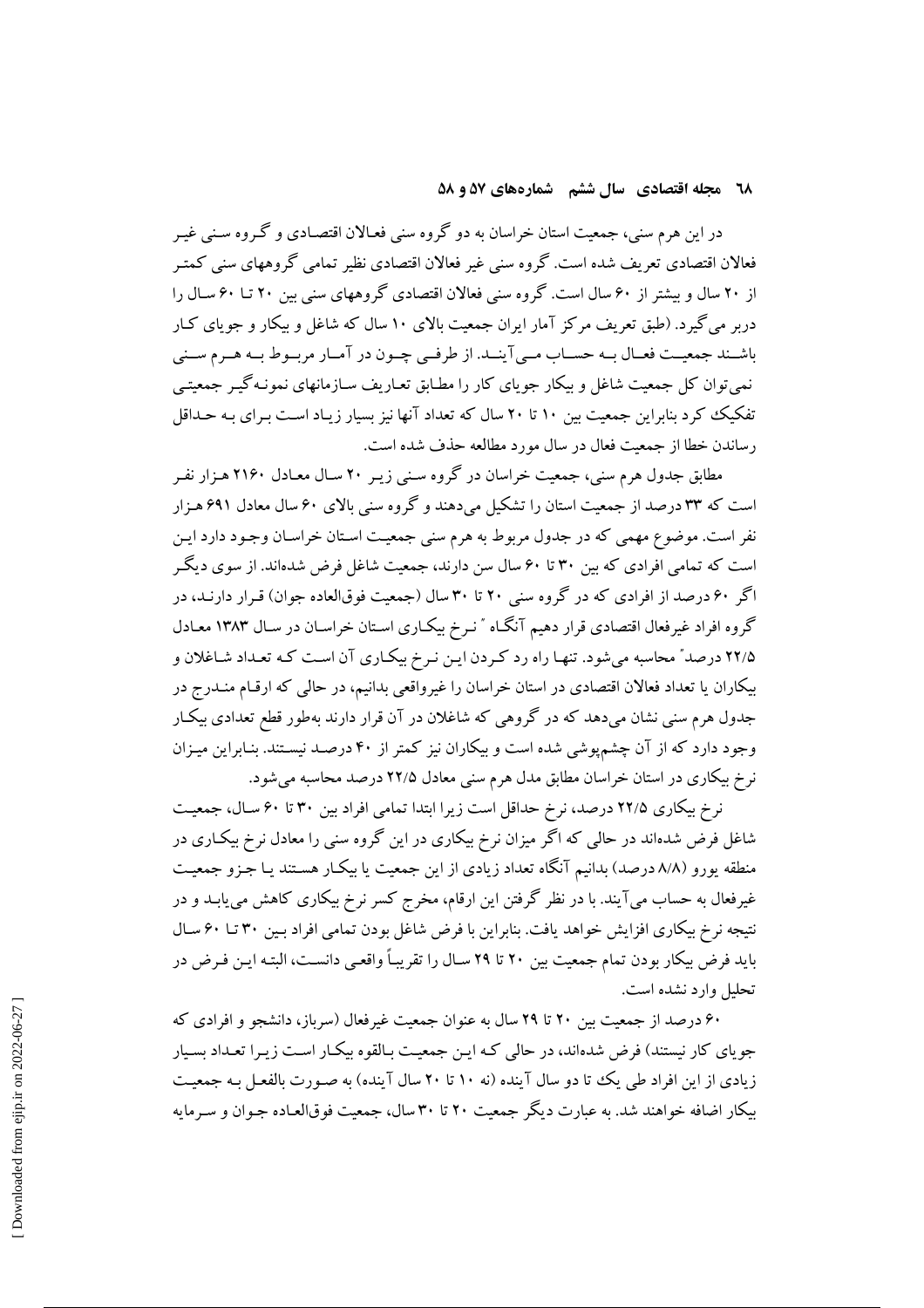### نقدی بر نرخ بیکاری استان خراسان ... ٦٩

بزرگ یک کشور هستند که باید برای اشتغال تمامی آنها برنامه داشته باشیم نه اینکه آنها را غیر فعـال در نظر گرفته و صورت مسئله را یاک کنیم.

اگر میزان خطای مدل هرم سنی جمعیت را در حالـت بسـیار بدبینانـه بـین ۱۰ تـا ۴۰ درصـد نیـز فرض کنیم، باز هم میزان نرخ بیکاری دو تا سه برابر بیشتر از نرخ بیکاری اعلام شده است.

جدول شماره ۴. هرم سني جمعيت استان خراسان در دو گروه فعال (شاغل و بيكار) و غير فعال

|                                    | سهم از جمعیت فعال   |                                 | سهم از جمعیت     | جمعيت         |                   | جمعیت در گروههای سنی              |
|------------------------------------|---------------------|---------------------------------|------------------|---------------|-------------------|-----------------------------------|
|                                    |                     |                                 |                  | (به هزار نفر) |                   |                                   |
| 1٣٨٣                               | ۱۳۷۵                | ١٣٨٣                            | ۱۳۷۵             | ١٣٨٣          | ۱۳۷۵              |                                   |
|                                    |                     |                                 |                  | 990           | 1490              | دوره ابتدایی و پیش از آن          |
| 241                                | $Vf/\lambda$        | $\mathcal{N} \cdot \mathcal{N}$ | YF/F             |               |                   | (گروه سنی زیر ۱۰ سال)             |
| ۵۱                                 | ۸۴                  | ۲۲                              | ۲۷               | 1460          | ۱۶۲۰              | دوره دبیرستان و راهنمایی          |
|                                    |                     |                                 |                  |               |                   | (گروه سنی بین ۱۰ تا ۱۹ سال)       |
| $\Delta$ ۶/۳                       | $\Delta 1/F$        | ۲۴                              | $\mathsf{N}$     | 167.          | ۹۹۳               | جمعیت بین ۲۰ تا ۲۹ سال            |
| ۳۳/۸                               | $\mathbf{r}_{1}/$   | $1F/\Delta$                     | 9/9              | 972           | 598               | ۶۰ درصد از گروه سنی بین ۲۰ تا     |
|                                    |                     |                                 |                  |               |                   | ۲۹ سال به عنوان جمعیت غیر فعال    |
| $YY/\Delta$                        | $Y \cdot 79$        | 4/V                             | 9/9              |               | <b>٣٩٧</b>        | جمعیت بیکار (۴۰ درصد از گروه      |
|                                    |                     |                                 |                  | ۶۴۸           |                   | سنی بین ۲۰ تا ۲۹ سال)             |
|                                    |                     |                                 |                  | ۹۹۳           |                   | جمعیت شاغل ۱ (گروه سنبي           |
| 344                                | T9/7                | $Yf/\lambda$                    | 12/8             |               | VQQ               | بین ۳۰ تا ۳۹ سال)                 |
|                                    |                     |                                 |                  | ٧۵۵           |                   | جمعیت شاغل ۲ (گروه سنبي           |
| 26/2                               | $Y\Delta/1$         | 11/T                            | $\mathcal{N}$ .  |               | ۴۸۳               | بین ۴۰ تا ۴۹)                     |
|                                    |                     |                                 |                  |               |                   | جمعیت شاغل ۳(گروه سنبي            |
| 19/                                | 10/                 | V/Y                             | $f/\lambda$      | ۴۸۳           | ۲۹۰               | بين ۵۰ تا ۵۹ سال)                 |
|                                    |                     | ٣٣                              |                  |               |                   | کار جمعیت شاغل (گروه سنبي         |
| ٧V                                 | ٧٩                  |                                 | ۲۵               | ۲۲۳۱          | 1077              | بين ٣٠ تا ٥٩ سال)                 |
|                                    |                     |                                 |                  |               |                   | جمعیت بازنشسته (گروه سنی          |
| $\mathbf{Y} \mathbf{F}/\mathbf{F}$ | $Y \cdot / \Lambda$ | $\mathcal{N} \cdot \mathcal{N}$ | 9/1              | ۶۹۱           | $f \cdot \gamma$  | بالای ۶۰ سال)                     |
| <b>YYY/V</b>                       | $T\mathcal{Y}'$     | $\cdots$                        | $\cdots$         | $\gamma$      | ۶۰۰۶              | كل جمعيت استان خراسان             |
| $\cdots$                           | $\cdots$            | $rr$ .                          | $\mathbf{r}$     | 2879          | ۱۹۲۵              | جمعيت فعال (بين ٢٠ تا ٤٠ سال)     |
|                                    |                     |                                 |                  |               |                   | جمعیت غیر فعـال (خـارج ۲۰ تــا ۶۰ |
| Y'Y/Y                              | $Y\\Y/\cdot$        | $\Delta V/\cdot$                | $9\lambda/\cdot$ | <b>٣٨٢١</b>   | $f \cdot \Lambda$ | سال) ا                            |

مأخذ ارقام کشور در سال ۱۳۷۵: سرشماری مرکز آمار ایران و سازمان مدیریت و برنامهریزی کشور، آبان ۱۳۷۵.

مأخذ ارقام استان در سال ۱۳۷۵: در نظرگرفتن جمعیت ۱۰ درصدی استان خراسـان از کشـور بـرای کـل گـروههـای سـنی کـه در سرشماری مرکز آمار ایران محاسبه شده است.

مأخذ ارقام سال ۱۳۸۳: بر آورد محقق بر اساس انتقال جمعیت و نرخ رشد جمعیت است.

تهیه و تنظیم: معاونت اقتصادی سازمان امور اقتصادی و دارایی خراسان، شهریور ۱۳۸۳.